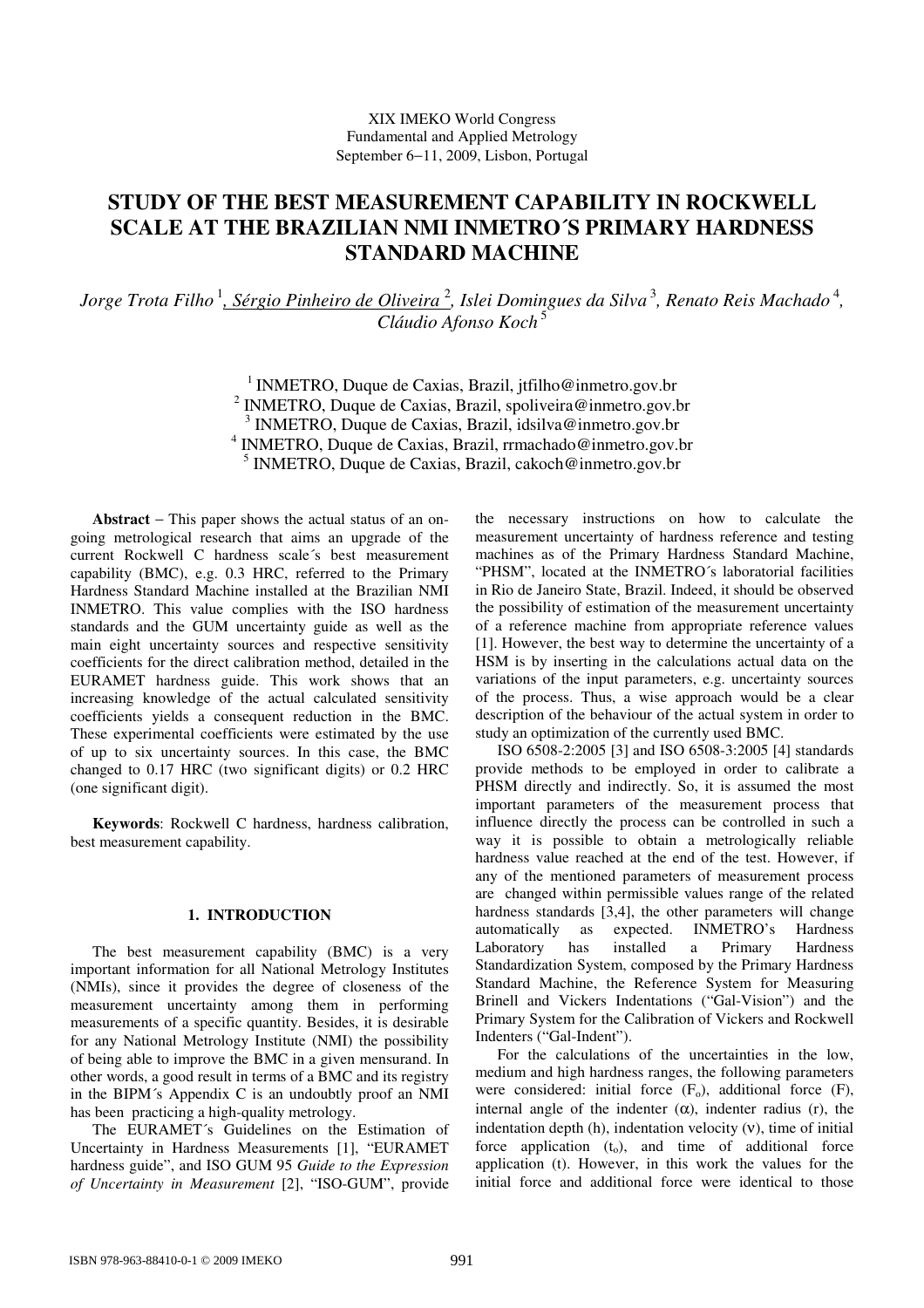provided by EURAMET hardness guide [1], e.g. throughout this work the uncertainty sources "initial force" and "additional force" used exclusively the values referenced in the EURAMET hardness guide.

The objective of this work is to present results that may improve the measurement uncertainties values of the INMETRO´s Hardness Standard Machine. This article aims to show the studies proceeded at INMETRO for the improvement of the best measurement capability of the PHSM in the Rockwell C hardness scale.

Being specific, this study intends to create a link between the changes of variables in the process of measuring the hardness and the PHSM's Rockwell C hardness values obtained. Besides, it will be presented an analysis on what would be the PHSM´s best measurement capability for the Rockwell C hardness scale of hardness. The discussion of these parameters changes will allow the assessing of the influence of certain parameters (reference and experimental ones) on the expanded uncertainty of PHSM.

#### **2. MATERIALS AND METHODS**

For the metrologically reliable tests it was used the INMETRO´s Primary Hardness Standard Machine (metrologically characterized and qualified right after its installation in Brazil by INRiM - National Metrology Institute of Italy). Figure 1 shows a picture of part of the INMETRO´s Hardness Laboratory: the PHSM is at the left, and its controlling console is at the right. Together both systems allow the calibration of hardness reference blocks in Rockwell and Rockwell Superficial, and, by use of another standard (the Gal-Vision standard, not shown in the figure) it is possible to calibrate Brinell and Vickers hardness blocks as well.



Figure 1 – INMETRO´s Primary Hardness Standard Machine

To ensure the best results could be obtained in the hardness measurements the INMETRO´s reference diamond cone Rockwell hardness indenter was used. The chosen Rockwell C standard blocks for the indentations were fabricated by Japanese company Yamamoto with nominal hardness values in the ranges 20 to 25, 40 to 45 and 60 to 65 HRC. This experimental strategy was based on the widespread use of this hardness ranges schema (low, medium and high hardness), as defined in relevant bibliographical references on hardness metrology [1,5].

The choice of parameters for measuring the hardness took into account the best hardness measurement practices (and their associated Type-A uncertainties) established by INMETRO's Hardness Laboratory as a consequence of previous research and development work in the standardization of hardness scales.

Hardness experiments were carried out by the recommended general procedure of ISO 6508-1:2005 [5]. Accordingly, the hardness reference blocks under test were lid on the rigid support of the INMETRO´s Hardness Standard Machine, being previously cleaned with isopropyl alcohol PA in both the upper and bottom surfaces.

In analyzing the results of measuring hardness, Grubbs and Dixon rejection criteria were used for the measured hardness values, whilst the calculation of uncertainty of measurement used the procedure recommended by ISO-GUM [2].

From the existing eight parameters suggested in the EURAMET hardness guide [1] six parameters were chosen to be varied in this work  $(\alpha, r, h, v, t_0, \text{ and } t)$ , whereas initial force  $F_0$  and additional force F were kept unvariable, so the reference values [1] were used in all situations detailed next. These six changed parameters originated five testing conditions, namely, C1 through C5, where:

a) C1 was the reference condition suggested by the EURAMET hardness guide [1], so none of the eight parameter values were experimental;

b) C2 was an experimental condition with the reference values  $[1]$  of both  $t_0$  and t;

c) C3 had an experimental  $t_0$  value and a reference t value;

d) C4 used a reference  $t_0$  value and an experimental t value;

e) C5 referred to both experimental  $t_0$  and t values.

As planned, in all non-reference conditions (C2, C3, C4 and C5) the sensitivity coefficients related to the parameters "α", "r", "h" and "ν" were obtained exclusively from the experiments in the PHSM.

## **3. RESULTS AND DISCUSSION**

The indentations had clearly carried out properly, being a qualitative demonstration that the application of both initial force and additional force on the hardness reference blocks in all tests was very efficient and effective.

The several values related to the internal angle of the indenter, the indenter radius, the indentation depth, the indentation velocity, the time of initial force application and the time of additional force application were obtained from experimental data. Table 1 below shows the parameters used in each of the five studied conditions, where C1 was the reference condition (whose default values of the uncertainty contributions were represented by the capital letter R) [1] and the other four C2 through C5 conditions (whose experimental values of the uncertainty contributions were identified by the capital letter E) admitted a mixture of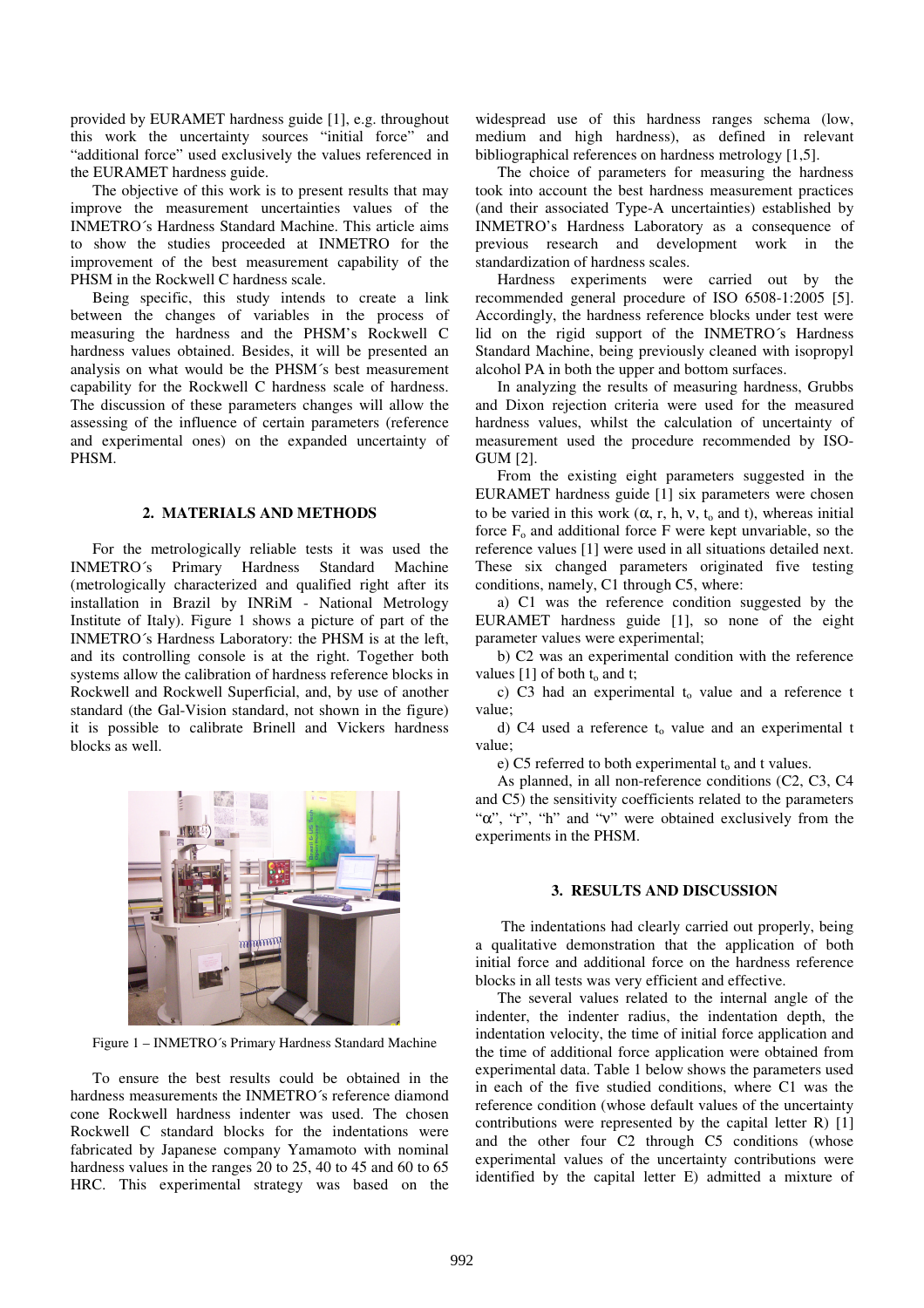reference and experimental values combined in different ways, as described earlier.

The use of experimental values lead to a reduction of the PHSM uncertainty when compared to the reference values listed in the EURAMET´s Guidelines on the Estimation of Uncertainty in Hardness Measurements [1].

Table 1 – Five test conditions and respective eight controlling parameters for determining the best measurement capability in Rockwell C hardness scale for the INMETRO´s Primary Hardness Standard Machine.

| Condition<br>Parameter | $F_0$<br>(N)     | F<br>(N)  | $\alpha$<br>(°) | R<br>(mm)        | $\bf H$<br>$(\mu m)$ | $\mathbf{v}$<br>$ (\mu m/s)  (s)$ | $t_0$ | t<br>(s) |
|------------------------|------------------|-----------|-----------------|------------------|----------------------|-----------------------------------|-------|----------|
| C1                     | $\boldsymbol{R}$ | $\pmb{R}$ | R               | $\boldsymbol{R}$ | $\boldsymbol{R}$     | R                                 | R     | R        |
| C <sub>2</sub>         | R                | R         | E               | $\boldsymbol{E}$ | $\boldsymbol{E}$     | E                                 | R     | R        |
| C <sub>3</sub>         | $\boldsymbol{R}$ | R         | E               | E                | $\boldsymbol{E}$     | $\boldsymbol{E}$                  | E     | R        |
| C <sub>4</sub>         | R                | R         | E               | E                | $\boldsymbol{E}$     | $\boldsymbol{E}$                  | R     | E        |
| C <sub>5</sub>         | R                | R         | E               | E                | E                    | E                                 | E     | E        |

The Table 2 below shows the calculated values for the sensitivity coefficients studied here. As stated before, the sensitivity coefficients of the parameters initial force (Fo) and additional force (F) were obtained from EURAMET´s Guidelines on the Estimation of Uncertainty in Hardness Measurements [1] while the sensitivity coefficients related to the other parameters were estimated from experimental data related to PHSM.

Table 2 – Sensitivity coefficients of the parameters  $F_0$ , F,  $\alpha$ , r, h e v which varied for low, medium and high hardness ranges.

|                | $a_i$ | $u^2(X_i) =$ | $C_i = dH/dX_i$ |          |          |  |  |
|----------------|-------|--------------|-----------------|----------|----------|--|--|
| $\mathbf{X}_i$ |       | $a_i^2/3$    | 20-25HRC        | 40-45HRC | 60-65HRC |  |  |
| ${\rm F_0}$    | 0.2   | 0.013        | 0.12            | 0.07     | 0.05     |  |  |
| F              | 1.5   | 0.75         | $-0.04$         | $-0.03$  | $-0.02$  |  |  |
| α              | 0.1   | 0.0033       | 1.8             | 0.5      | $-0.46$  |  |  |
| r              | 0.005 | 0.0000083    | $-0.037$        | $-0.046$ | 0.016    |  |  |
| h              | 0.2   | 0.013        | $-0.5$          | $-0.5$   | $-0.5$   |  |  |
| V              | 10    | 33           | $-0.003$        | 0.019    | 0.0094   |  |  |

In the table above, " $X_i$ " means the studied parameter, "a<sub>i</sub>" is the semi-interval of the retangular distribution,  $u^2(X_i)$ is the variance of studied parameter, and " $C_i$ " is the sensitivity coefficient.

For calculations of sensitivity coefficients related to time of initial force application  $(t_0)$ , and time of additional force application (t) it were used semi-amplitude values of the experimental values of both  $t_0$  and t. The Table 3 below shows the semi-amplitudes and the sensitivity coefficients for low, medium and high hardness ranges.

Table 3 – Experimental sensitivity coefficients related to times of initial force application  $(t_0)$  and additional force application (t).

| Hardness ranges  |       | եր     |         |       |        |         |  |
|------------------|-------|--------|---------|-------|--------|---------|--|
|                  | $a_i$ | u      | $C_i$   | $a_i$ |        |         |  |
| 20 to 25HRC      | 0.09  | 0.0081 | 0.28    | 0.06  | 0.0036 | 0.73    |  |
| 40 to 45HRC      | 0.03  | 0.0009 | 0.55    | 0.02  | 0.0004 | $-0.66$ |  |
| $60$ to $65$ HRC | 0.09  | 0.0081 | $-0.21$ | 0.07  | 0.0049 | $-0.25$ |  |

Next, it will be shown the relationship between the experimental values of hardness obtained during the tests and time of initial force application. Thus, it was possible to calculate the coefficient of sensitivity in relation to the time of application of the initial force in low, medium and high hardness ranges, shown in figures 2A, 2B and 2C, respectively.



Figure 2 – The relationship between time of initial force application and hardness experimental values.

The graphs of Figure 3 show the results for the sensitivity coefficients in relation to the time of application of the additional force. The figures 3A, 3B and 3C represent the behavior of the hardness scale on the time of application of the additional load for low, medium and high hardness ranges.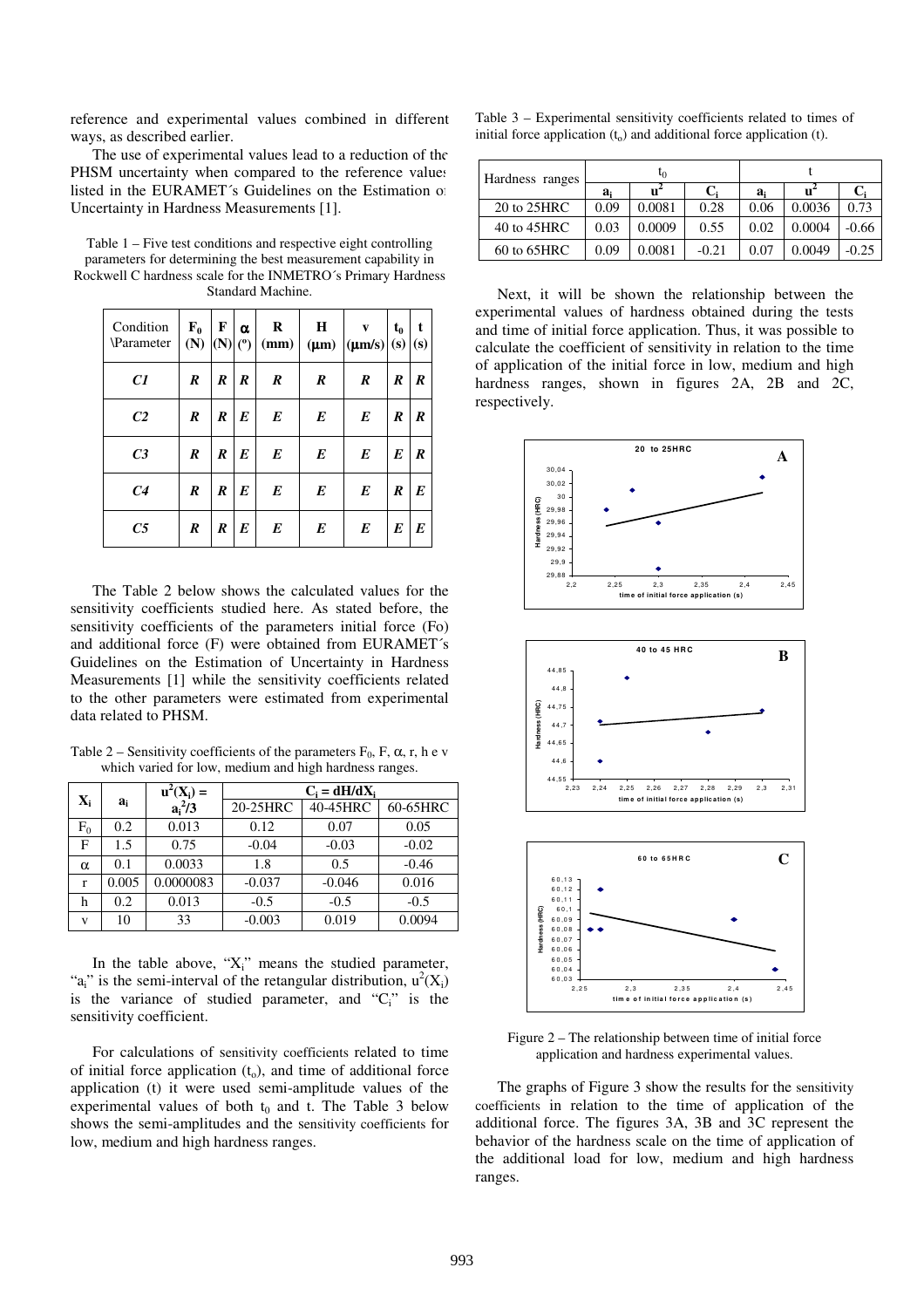

Figure 3 - The relationship between time of additional force application and hardness experimental values.

Table 4 provides the values of expanded uncertainty, in HRC units, for the INMETRO´s PHSM as a function of the chosen conditions and hardness ranges. These values were calculated taking into account reference [1] and experimental sensitivity coefficients calculated as described before.

Table 4 - Values of the expanded uncertainties, in HRC units, for the INMETRO´s Primary Hardness Standard Machine, which were calculated from the chosen conditions and Rockwell C hardness ranges.

| Condition/<br><b>HRC</b> range | $20 - 25$ | $40 - 45$ | $60 - 65$ |
|--------------------------------|-----------|-----------|-----------|
| C1                             | 0.36      | 0.26      | 0.47      |
| C <sub>2</sub>                 | 0.30      | 0.27      | 0.18      |
| C <sub>3</sub>                 | 0.30      | 0.27      | 0.18      |
| C <sub>4</sub>                 | 0.25      | 0.26      | 0.17      |
| C <sub>5</sub>                 | 0.25      | 0.26      | 0.17      |

Figure 4 shows a comparison among the five testing conditions of the expanded uncertainties for the INMETRO´s PHSM, taking into account the three hardness ranges depicted (20 to 25 HRC, 40 to 45 HRC, and 60 to 65 HRC). This comparison allowed an assessment of the influence of the parameters of the process on the final value of the expanded uncertainty of the PHSM.



Figure 4 – Comparison of expanded uncertainties in HRC units applied to INMETRO´s Primary Hardness Standard Machine, as a function of the used conditions (and their inherent parameters values) and the hardness ranges.

From the analysis of Tables 1 and 4, along with the Figure 4 it was observed that on considering the experimental conditions, the calculated parameters had a positive behavior in terms of decreasing of the expanded uncertainty of PHSM for the Rockwell C hardness scale. It can be said the improvement of uncertainty knowledge lead to a better understanding of the characteristics of the INMETRO´s Primary Hardness Standard Machine.

The use of any experimental aspect (conditions C2, C3, C4 and C5) meant the use of a common character: all of them had four parameters calculated experimentally (internal angle of the indenter, indenter radius, indentation depth and indentation velocity). Condition 2 showed a moderate reduction of uncertainty in the range 20 to 25 HRC and a marked reduction of uncertainty for the range from 60 to 65 HRC. However, there is no significant change in the values of uncertainty in the range 40 to 45 HRC, which seems not to be affected by the used procedure, e.g. no matter there was a reference or an experimental condition. Regarding C2, a similar behavior could be observed for the condition 3, although the latter used experimental data for the parameter called "time of initial force application". When analyzing the behavior of conditions 4 and 5, it could be realized that there was an equal expanded uncertainty for both conditions in all three hardness ranges analyzed. However, it should be emphasized that the sensitivity coefficient related to the independent variable "time of additional force application" was responsible in conditions C4 and C5 (due to their inherent experimental aspect) for a significant reduction in terms of hardness uncertainty in the range 20 to 25 HRC, compared to conditions  $2$  and  $3$  – and a slight reduction in the uncertainty for the low and high hardness range levels. Furthermore, through analysis of the precedent results it could be concluded the time of initial force application hasn't influenced the reduction of expanded uncertainty of the INMETRO´s PHSM when dealing with Rockwell C hardness scale testing.